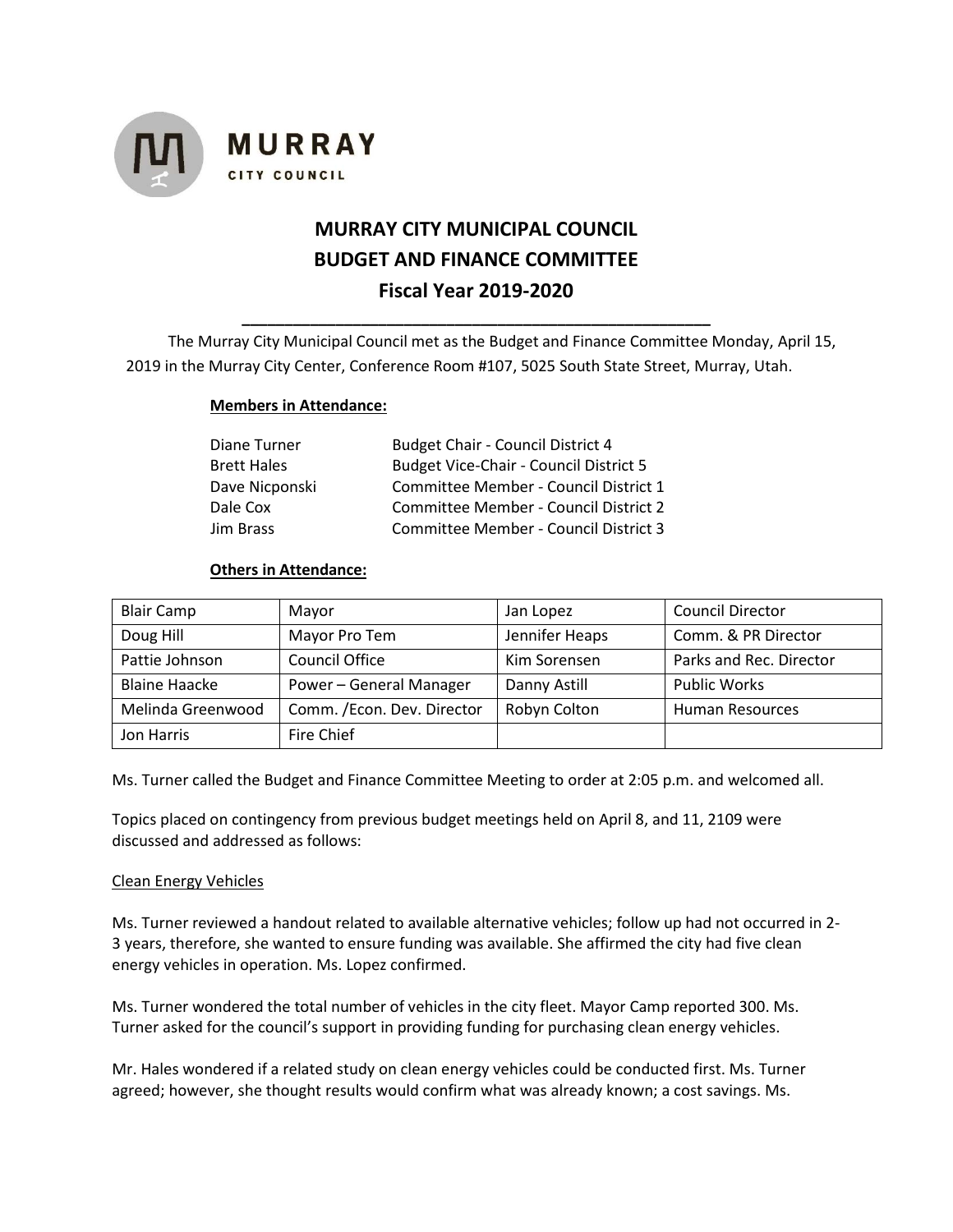Moore said according to current studies, if the city purchased the Ford Fusion Hybrid, the cost could be an additional \$10,000 to purchase a new car; if vehicles are rotated every 5 years, breaking-even would result, due to rising fuel prices. However, to address carbon emissions, clean energy vehicles would help the environment, but financially, there would be no foreseeable savings.

Mr. Nicponski asked how often gas fuel vehicles are rotated. Ms. Lopez stated the rotation cycle for police vehicles was every seven-years. Mr. Astill noted public works vehicles are rotated every 10 years.

Ms. Lopez noted the cost for a hybrid car as slightly less in cost than an electric car. Mr. Astill confirmed similar costs; and he noted state contract pricing, included upgrade features, which was less than retail.

Ms. Turner reviewed the exact cost for electric vehicles. Ms. Astill confirmed the cost for a full electric plug-in model was \$32,600, and state pricing was \$18,800. (See Attachment #1)

Mr. Brass noted the city, as a government entity, would not get a tax break for state priced purchases.

Ms. Turner stated her constituents want to see the city environmentally conscious and responsible, and the idea of having more clean energy vehicles in the city's fleet would be a great benefit. With a total of five so far, she wanted to ensure specific funding would continue the practice of purchasing them - no matter what kind. Mr. Astill explained the public works fleet mainly consists of trucks; very few lightduty cars are used, and the therefore, with no available trucks in the current market, it would be difficult to purchase electric pickups at this time. However, Ford would offer one in the future.

Mr. Brass shared concerns related to charging electric cars, because the city's infrastructure was lacking. Hs said grant funding could be utilized to install charging stations near the Park Center, however, he did not favor the idea of the city vehicles using public. He thought, installing additional chargers at the public works facility would be ideal, where city vehicles are kept, however, it would be a costly project. Mr. Haacke confirmed the cost for a top-of-the-line, 20-minute charger was \$40,000.

Ms. Turner confirmed grant funding would be useful for providing chargers near the Park Center.

A conversation occurred among council members, as to whether the city should spend taxpayer money on those efforts, or, should the choice to drive clean energy vehicles be a personal decision.

Mr. Brass suggested the project to install car chargers in Murray Park be added to the CIP (capital improvement projects) list and thought if the city broke even financially in five years, it was worthwhile to improve air quality; however, he was not comfortable funding the project from another resource. He favored carbon-free hybrids vehicles over electric cars for city staff, because added benefits would result without added cost. He thought the option to purchase plug-in hybrids for city vehicles was more ideal because they are less expensive than full electric cars; they operate 50 miles by electrical use, and traditional gasoline used as backup. He noted police vehicles travel more than 50 miles per shift, so the plugin model would not be practical. He agreed electric cars improve air quality but noted the extra cost of frequent tire replacement on electric cars, which he experienced personally, due to heavy batteries that cause tires to wear faster. He suggested plans for acquiring more clean energy vehicles should begin in FY 2020-2021.

Mr. Cox agreed the hybrid choice would be ideal in departments where it made sense, rather than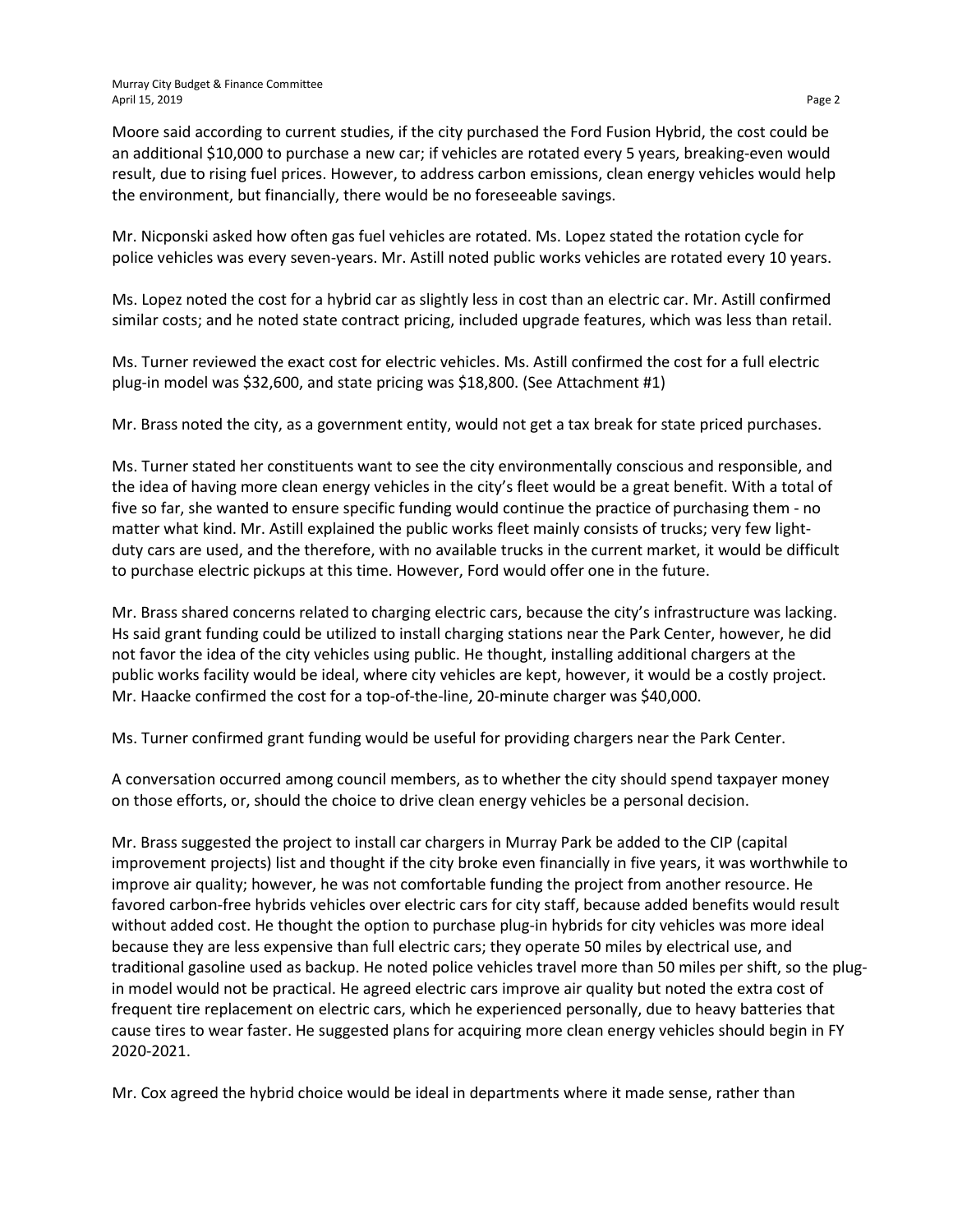electric car purchases at this time. He said the focus should be on air quality, and anything the city could do to help the situation would be wise.

Ms. Moore explained with money set aside, funding for clean energy vehicles would begin and she confirmed acquisition would only apply to General Fund vehicles.

Ms. Turner asked if supplemental funding for purchasing could begin immediately. Ms. Moore inquired the amount. Ms. Turner thought \$50,000 would be sufficient. Ms. Moore noted available CIP reserves, which would roll into the next year if not utilized, therefore, she suggested \$30,000 from the General Fund CIP. There was a consensus to provide immediate supplemental funding of \$30,000, and the expense would be reevaluated next year.

## **Employee COLA**

Ms. Moore noted all councilmembers, Mayor Camp, and Mr. Hill did not get a pay raise this year, however, they would all receive the 2.7% COLA (Cost of living adjustment), along with city employees.

Mr. Hales had previous concerns that a 2.5% COLA would be implemented, which was the reason for contingency. All councilmembers were satisfied with the 2.7% increase. There was no further discussion.

## **Public Works Capital Improvement Program** (CIP)

#### Public Works

Five new speed radar signs would be purchased. Mr. Astill shared a priority list to reflect where they will be located. He explained the list was established and ranked by city engineers, and the traffic safety committee – based on accidents, speed concerns and other safety measures.

Funding was provided for CIP equipment; Mr. Astill reviewed tentative FY 2020 requests and said the best way to spend the money was based on need, as follows: (See Attachment #2 for cost related details.)

#### Streets - Equipment

- Lane-striper (paint) truck: Currently, stripes can be created only from one side of the city's 25-year old vehicle, which means crews are moving against dangerous traffic while painting. The newer truck would allow painting from either side of the truck, which permits painting outside lanes, and inside lanes moving with the flow of traffic. Better visibility would be provided for everyone and head on collisions would be avoided.
- Bobtail truck: One of the city's six bobtail trucks is 29 years old and needs replacing; it is used for small area road patching, paving and removal jobs.
- Sidewalks: The request for sidewalk work, and snow removal increased for houses with double frontage, as well as, on bridges; according to UDOT (Utah Department of Transportation) the city is responsible for this upkeep.
- Concrete: Concrete storage bins are needed for compost, sand, gravel and dry materials bins.
- Pick-up truck: A 1½ ton truck purchase would replace a 16-year old truck.

Mr. Cox asked if the lane-striper truck was ready for purchase, or would it need to be built. Mr. Astill confirmed it would take about 3-4 months to be built and would be available by late summer.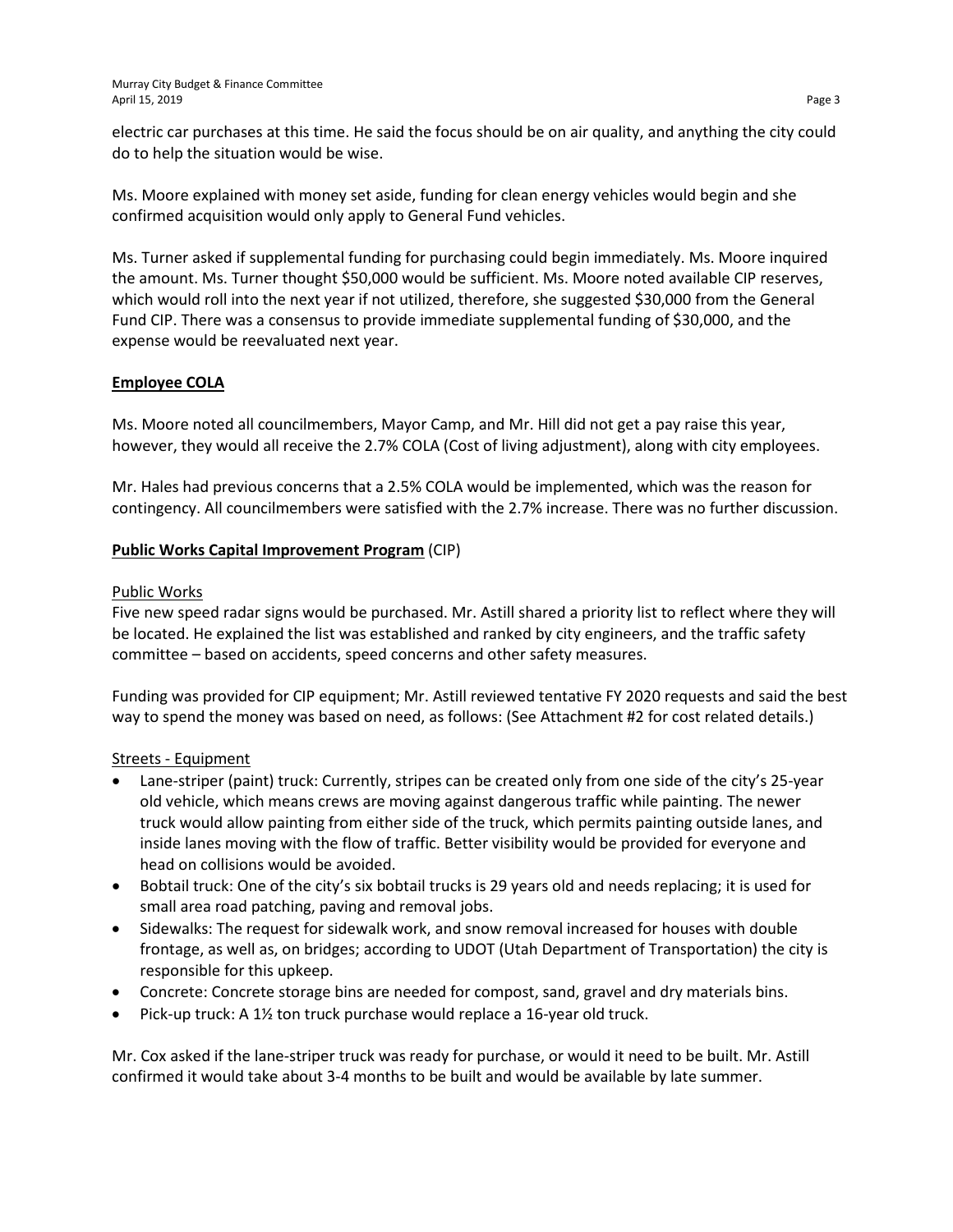#### Class C Roads – State Funded

Mr. Astill outlined the tentative FY 2020 priority list at great length, which included things like, snow removal, preventative maintenance, several overlay and rebuild projects; water line work, as well as, road salt purchases, sidewalks, curbs, and gutter improvements, however, the city is limited to what state funds can be used for; this year funds total \$1.9 million. City crews would complete some projects but projects over \$164,000 must be contracted out.

A conversation occurred about the increased cost of cement. As a result, not as many sidewalks would be completed this year; unless there was a substantial increase in funding. (See Attachment #3 for a project details and cost related information.)

Mr. Hales thought sidewalk repair was significant because his elderly residents regularly report tripping and falling over poor sidewalks. He suggested an extra \$100,000 be allocated, as a onetime expense transfer from CIP reserves, to ensure long term safety in neighborhoods. Ms. Moore noted in 3-5 years CIP reserves would be depleted, due to the allocation of bucket money for projected spending in each department. Transferring money now from reserves would reduce future department spending expectations.

Ms. Turner asked the total balance of CIP reserves.

Mr. Nicponski asked if the council should allow people to get hurt now, to perpetuate the CIP, or, should they allow CIP reserves to deplete in three years.

Ms. Lopez noted \$8 million as this year's FY beginning balance in CIP reserves. Ms. Moore confirmed, however, a projected end balance of \$5 million was noted, due to \$3 million in spending, plus the additional \$30,000 now approved for clean energy vehicles; and confirmed at the same rate, an extra \$3 million in spending might occur, if proposed transportation tax estimates were accurate.

Mr. Nicponski suggested a reduction in spending and reinvestment of funding to keep up with significant sidewalk repairs.

Mr. Nicponski asked if sidewalk projects were only funded from the CIP. Mr. Astill confirmed. Mr. Nicponski thought a separate account should be created to budget just for sidewalk projects. Mr. Astill agreed, however, it is was capital expense, unless it was changed to a constant 'operations' expense.

Mr. Brass asked Mr. Critchfield how often the city was sued over sidewalk accidents, and what the cost was to the city. Mr. Critchfield explained the city is sued several times a year, the amount would depend on the extent of the injury, and he agreed it was something to be concerned about. He said an inventory was taken in the past, to prioritize specific areas where sidewalks needed immediate attention, to address cost, location, and exact need. Mr. Brass agreed it made more sense to eliminate potential liability, versus account transfers.

Mr. Nicponski thought it was important to build the expense into the budget, especially if CIP reserves were going to disappear in time. Mr. Astill confirmed with Mr. Stokes by utilizing the inventory list to have all trip hazard repairs completed the total cost would be approximately \$3 million.

Mr. Brass added sidewalks would still need to be replaced or repaired years later. Mr. Astill agreed the annexed area was completed in 2008, and in less than 10 years calls were coming in for immediate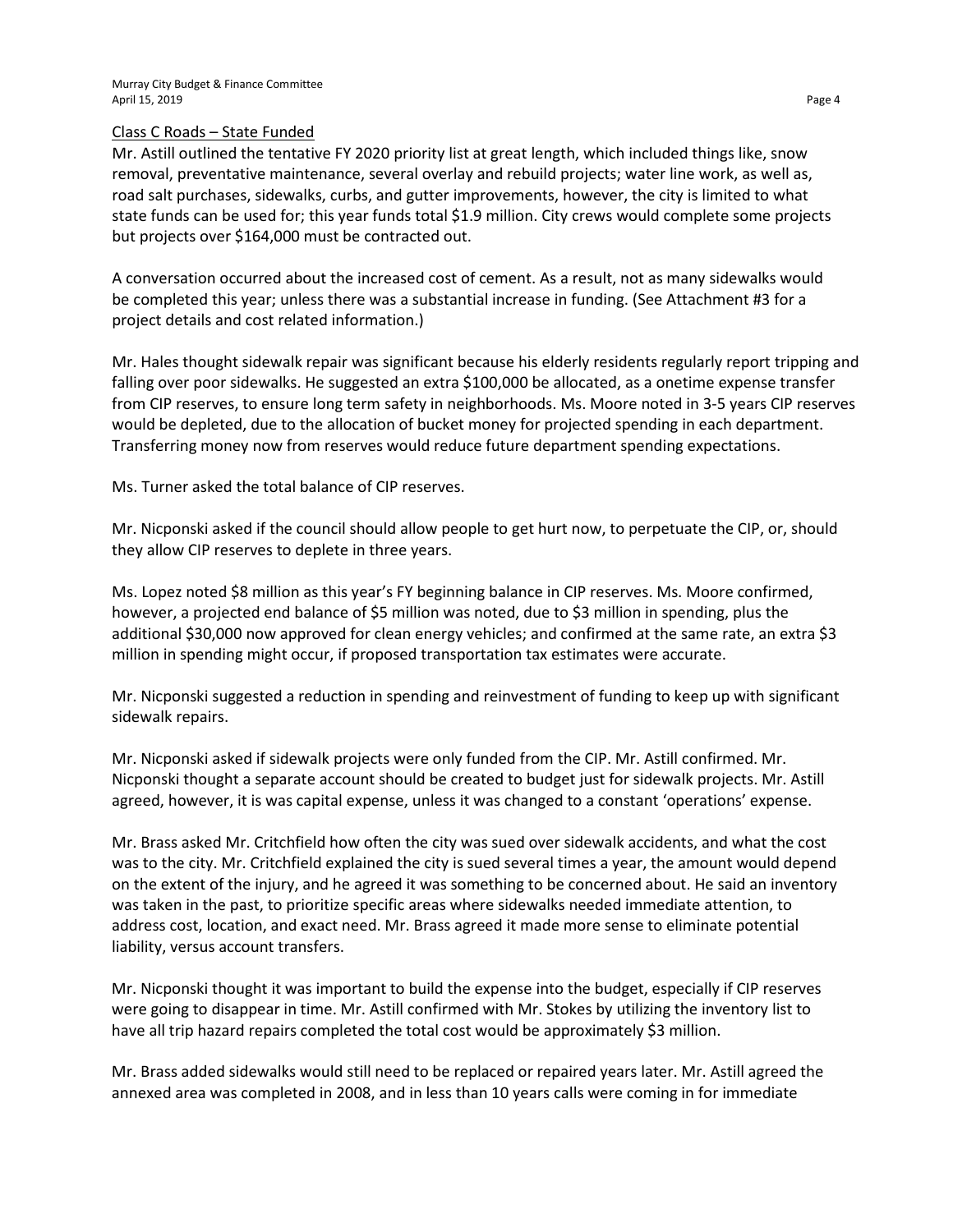attention; and other sidewalk areas in the city had not been done in 25 years, or more.

Mr. Astill agreed if a set amount was budgeted each year, an ongoing schedule could be determined to address all sidewalk concerns throughout the city - to be accomplished within a 10 to 15-year timeframe. Mr. Brass noted street trees were a common cause of failing sidewalks.

Mr. Hales confirmed constituents report sidewalk issues more than road damage; he thought a separate line item should be created for the expense.

Mr. Nicponski noted the requirement that street trees causing sidewalk damage must be removed, in order to fulfill those repair requests. Mr. Astill confirmed, prioritizing areas was important because many older neighborhoods, without tree issues, have never seen work done, due to limited funds; therefore, he would appreciate increased funding.

All councilmembers agreed to supplemental funding of \$100,000 from the CIP reserves for sidewalk repairs to avoid possible legal matters, and get repairs caught up. Ms. Moore noted the approval.

Mr. Hill commented a line item expense for road repairs did not exist; incoming transportation funding allocated to 'Class C Roads' was received annually from the state. If a new line item was created in the GF for sidewalk repairs, a funding resource would need to be realized, unlike the annual source the city relies on year after year to provide for road repairs.

Mr. Hales thought other cities had a reliable source of funding for sidewalks. A lengthy discussion occurred as Mr. Hill explained more cities each year implement transportation fees, approved this year by the Utah legislation. Should a city choose to implement the new fee, revenue could be applied to sidewalk projects, however, he was not certain citizens would favor the idea.

Ms. Turner confirmed the best decision for now would be to fund the extra \$100,000. All agreed.

## Engineering

Mr. Astill noted the installation of radar speed signs, as well as, other projects to be funded through Class C road funding. (See Attachment #4)

Lengthy conversations occurred about new radar signs; new technology, versus outdated signs, operation and design elements; Mr. Astill reported all signs are working well after an upgrade. The aging pedestrian bridge over State Street to the high school would be demolished; and a transportation study was funded to update the city's Transportation Plan – the current plan is 13 years old.

# **Budget Addendum** – Chamber of Commerce Golf

Mr. Brass discussed an upcoming golf tournament at Murray Parkway on June 28, 2019. The event would provide exposure to the golf course, and all monies would be donated to children's charities, primarily in Murray. The hope is to impact more people than the previous year, and a committee would distribute donations to provide accountability.

A discussion occurred about eliminating golf cart rental fees at next year's event, which would create a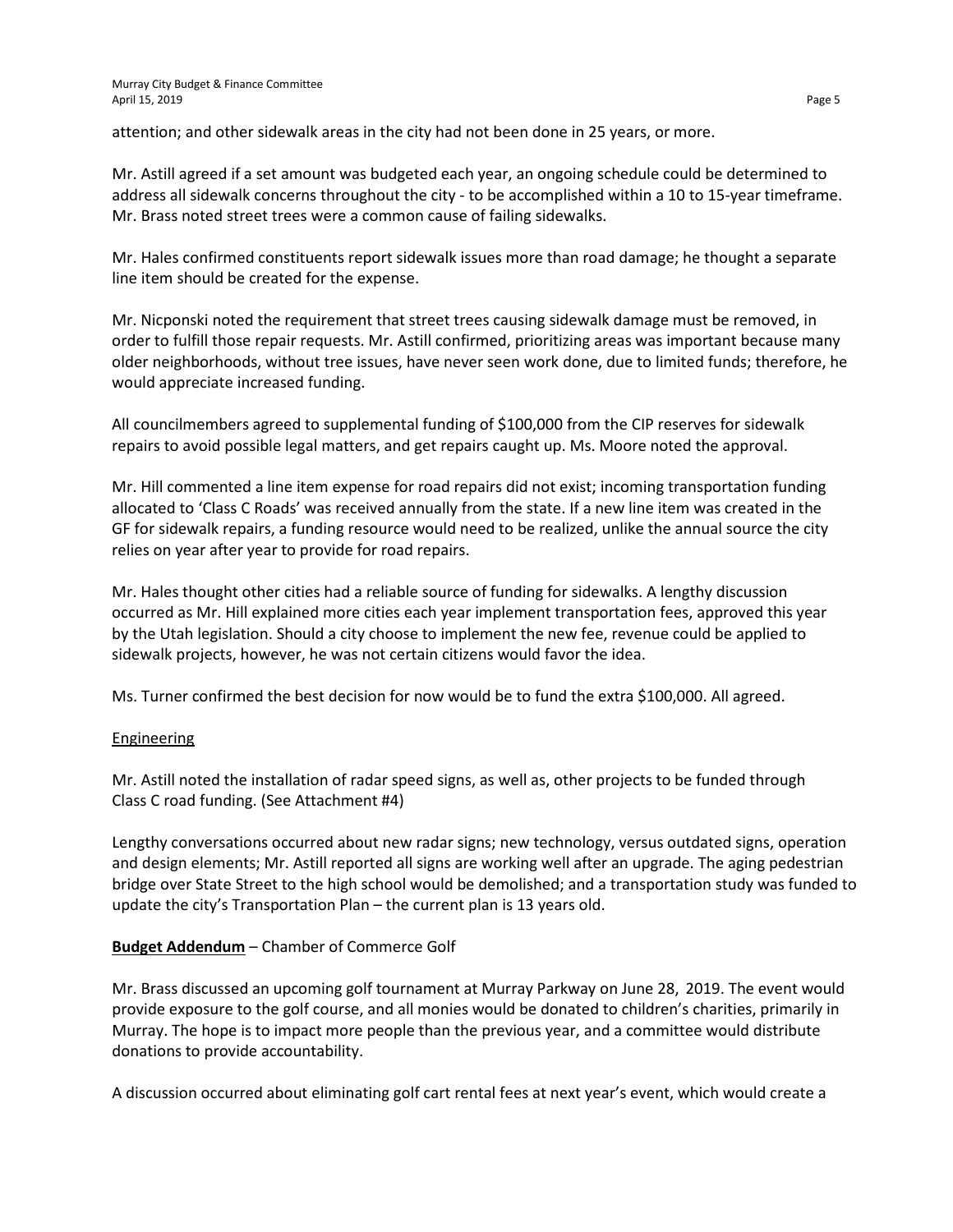loss of \$1,200 in revenue for the golf course; equivalent to 10% of the golf course subsidy.

Mr. Hales supported the idea, and Mr. Brass agreed to provide oversight should the decision be made to waive the fees. Mr. Cox thought eliminating fees would be acceptable, if proceeds were sure to go towards Murray's children. Ms. Turner and Mr. Nicponski agreed. Mr. Brass would convey the requirement to the Chamber for next year.

Mr. Nicponski thought donations for Murray children was significant.

# **FY 2019-2020 Budget Intent**

Ms. Lopez reviewed the draft FY 2019-2020 Budget Intent Document (See Attachment #5) and highlighted the following:

- Property Tax Increase: The section was removed.
- Employees: The section would remain to stress the importance of the city employees, and changes regarding the following were noted;
	- Funds for an Increase in Employee Compensation:
		- Implementation of the step plan, and the associated cost.
		- ° The 2.7% COLA (Cost of living adjustment) increase, and the financial impact.
	- ° Employee Health Insurance Benefits: 6% cost increase. The city will continue to cover 85% of total health care expenses and employees will pay 15%.
- UTOPIA: Wording to remain the same.
- New City Hall: The FY year was changed.
- Downtown Development: A lengthy statement was noted, related to the vision of the area.
- Public Safety: Text related to new fire station construction progress did not change.
- Capital Improvement Program = \$8.63 million for:
	- ° Vehicle and equipment replacement: Including police cars, fire trucks, snowplows, dump trucks, and information technology equipment.
	- ° Funding for Parks and Recreation: Replacement of the aging and deteriorated pavilions in Murray Park.
	- ° Facilities Maintenance: Road maintenance and infrastructure (Ms. Lopez would add the extra \$100,000 for sidewalks)
	- $\degree$  City Transportation = \$110,000 to update the current City Transportation Plan.
	- $\degree$  Golf Course = \$105,000 for golf course equipment replacement.
	- $^{\circ}$  Murray Theater = \$1 million for renovation.
- General Fund Reserves: Language would state that reserves of 22% would be maintained at the end of the FY.
- Environmental Education: No change.
- Clean Energy Vehicles: Text would be reworded to include additional funding of \$30,000 as discussed.
- Appropriations and Waiving of Fees for Non-Profit Entities: The section would state that appropriations and waiving of fees for non-profit entities would be noted in the budget addendum, and no other changes would occur throughout the year.
- Using Technology to Improve the City's Interaction with the Public: Text would remain the same.
- Road Improvements: The section was removed, which would not be listed in the intent